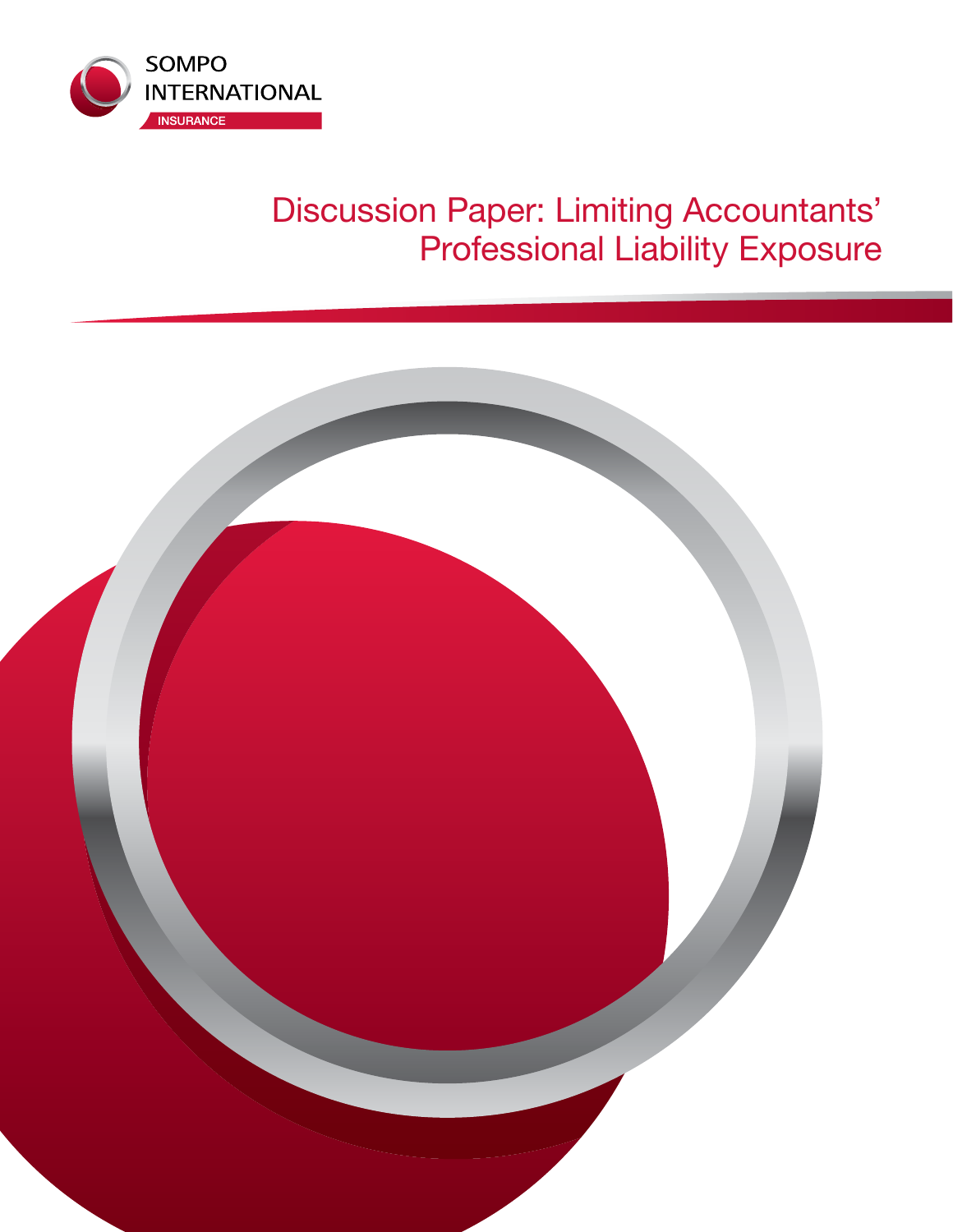## **Discussion Paper: Limiting Accountants' Professional Liability Exposure**

### *By Stuart Pattison, Senior Vice President, U.S. Professional Lines, Sompo Pro*

Accounting firms are held to very high professional and ethical standards with added oversight from the American Institute of Certified Public Accountants (AICPA) and, for certain firms, the Public Company Accounting Oversight Board (PCAOB). Even with the best quality controls in place, the professional liability exposure to accountants, the accounting firm and individual partners could result in significant reduction of profits, capital and, in extreme situations, the bankruptcy of the practice.

The court decision of *Ultramares v. Touche, 174.E. 441 (1932)* contains the famous statement from Justice Cardozo that the law should not admit "to a liability in an indeterminate amount for an indeterminate time to an indeterminate class." This is also a reasonable guideline when considering the various responsibilities that accountants have to their clients and third parties.

This paper outlines some reasonable steps that the management of accounting firms should consider to protect their practice and limit their professional liability exposure, including adding limitation of liability provisions to their engagement letters and disclaimer language to their attestation opinions. Taking steps to limit or guard against various potential liabilities can serve as a deterrent against a client later pursuing a claim. In turn, this will create expectations of higher profits for the firm based on a decreased risk of future professional liability and lowering the cost of such risk which includes the internal cost of handling claims, loss of fees, self-insured retentions, cost of insurance as well as damage to reputation.

This paper is based in part on a review of client engagement letters as well as responses to a survey on this subject. This discussion is intended to raise awareness of various provisions that firms can consider in drafting such letters. However, it is essential that independent legal advice is sought before deciding what provisions may be appropriate for the specific client and situation.

## **I. Engagement Letters**

A primary means of limiting future professional liability exposure is to include various limitations of liability provisions in the engagement letter. Examples of liability provisions incorporated into client agreements include the following:

#### • **Limit liability exposure to the amount of fees**

Limit the firm's liability exposure to the amount of the fees they will earn, or consider a higher threshold, e.g., two or three times the fees, in exchange for a higher fee, which helps show that the clause was negotiated and not forced on the client.

Example: *"You agree that the firm's total liability to you and any third party for any and all damage arising out of this agreement from any cause, including but not limited to contractual liability of the firm's negligence, errors omissions strict liability, breach of contract or breach of warranty shall not in the aggregate, exceed the fees paid to the firm during the then current term of this agreement."*

#### • **Reduce the statute of limitations or repose**

Reduce the statute of limitations to one or two years. Normally statute of limitations range from two to six years depending on the state. For services related to personal tax returns, this is sometimes extended to three years.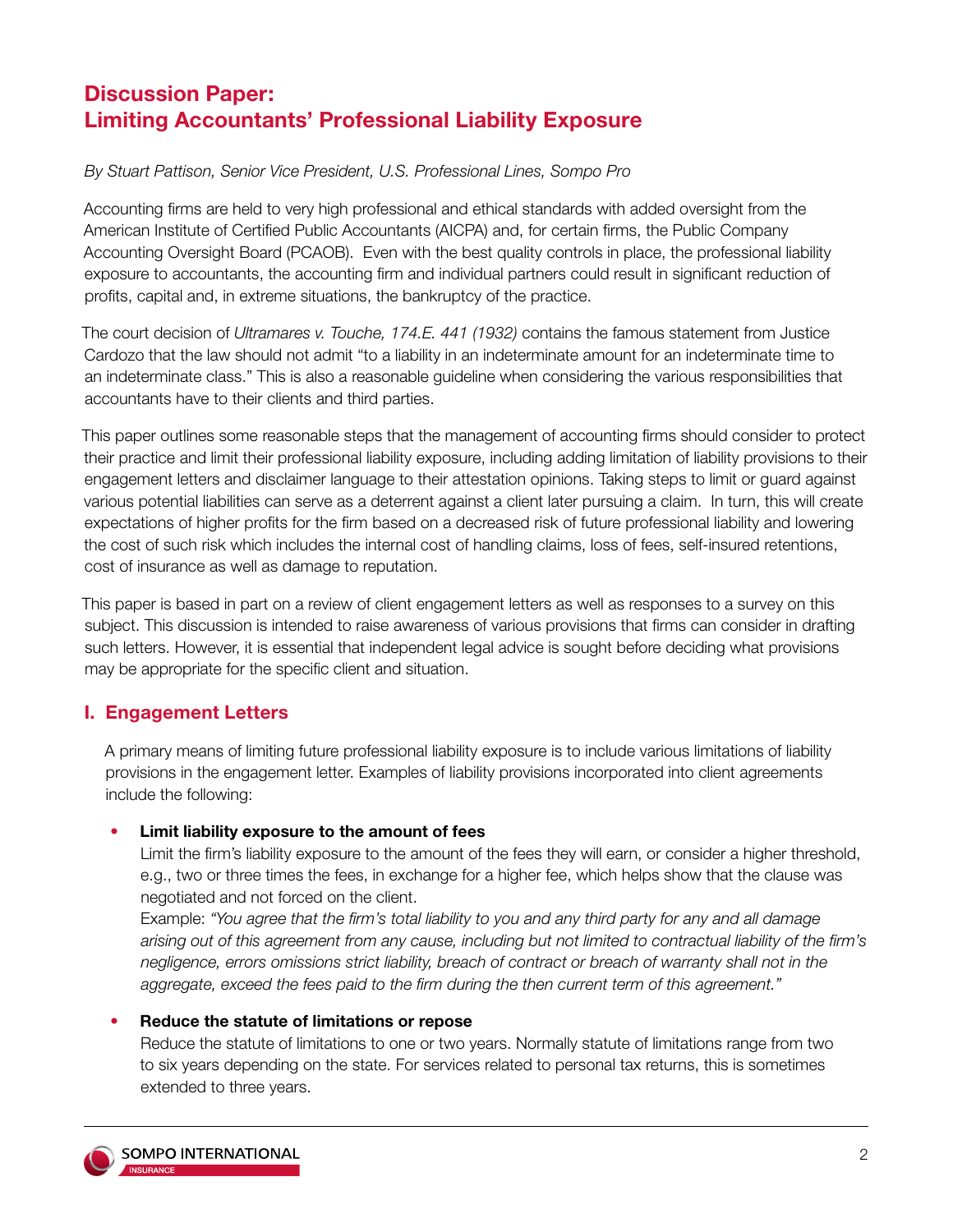Example: *"The client and accounting firm agree that any suit arising out of or related to this agreement must be filed in a court of proper jurisdiction within one year after the cause of action arises."* 

The agreement should also specify when the engagement is to be completed, thus starting the statute of limitations period.

Example: *"The firm's engagement ends upon the earlier of (i) delivery of the final work product for which the firm has been engaged or (ii) where applicable, filing of the final work product for which the firm has been engaged."*

#### • **Eliminate punitive damages from recovery**

Eliminate punitive, consequential, special, indirect, incidental or exemplary damages as sources of recovery. Quite often these are excluded under professional liability policies. Even if covered, they act like the "Sword of Damocles" in any future lawsuit as fear of any such award will drive firms to settle claims earlier than they would like for fear of a loss in excess of insured limits.

#### • **Require indemnification**

Require indemnification from clients with regard to management representations. Example: *"You agree to indemnify and hold harmless the firm and its personnel from any claims, liabilities, costs and expenses relating to our services under this agreement attributable to false or*  incomplete representations of management, except to the extent determined to have resulted from the *intentional or deliberate misconduct of the firm's personnel."*

In some cases, firms require clients to indemnify them for any third party claims, except for gross negligence or willful misconduct on behalf of the firm. The goal is to require the client to indemnify the firm for attorneys' fees and costs, as well as the cost of judgments or awards arising from claims made against the firm by third parties. (See also "Third parties" section below).

#### • **Negate responsibility for the detection of fraud**

Unless specified as part of the engagement to be undertaken, include a provision that the firm is not responsible for the detection of the client's own internal fraud.

Example: *"Our services cannot be relied on to detect errors, fraud, irregularities or illegal acts that may exist. In addition, we have no responsibility to identify or communicate significant deficiencies or material weaknesses in your internal controls. You are responsible for developing and evaluating internal controls, including, without limitation, internal controls over financial reporting and disclosure controls or procedures. Our services are not intended to assist you in developing or evaluating your internal controls and should not be relied on for this purpose."*

#### • **Select jurisdiction, forum and choice of law**

Require that any litigation is to be brought in a specific jurisdiction and venue, and that a specific state law will be applied. We have also seen firms require clients to waive rights to jury trials. Example: *"If a claim or dispute cannot be settled through mediation, each party irrevocably consents to the exclusive jurisdiction and venue of the appropriate state or federal court located in (state the county/ state) and the terms of this engagement will be governed by the laws of such state, in connection with*  any dispute hereunder or the enforcement of any right or obligation hereunder. The firm and its client, *to the extent permitted by law, each knowingly, voluntarily and intentionally waive the right to a trial by jury in any action arising out of or relating to this engagement letter or the services provided. This waiver applies to any legal action or proceeding whether sounding in contract tort, negligence or otherwise."*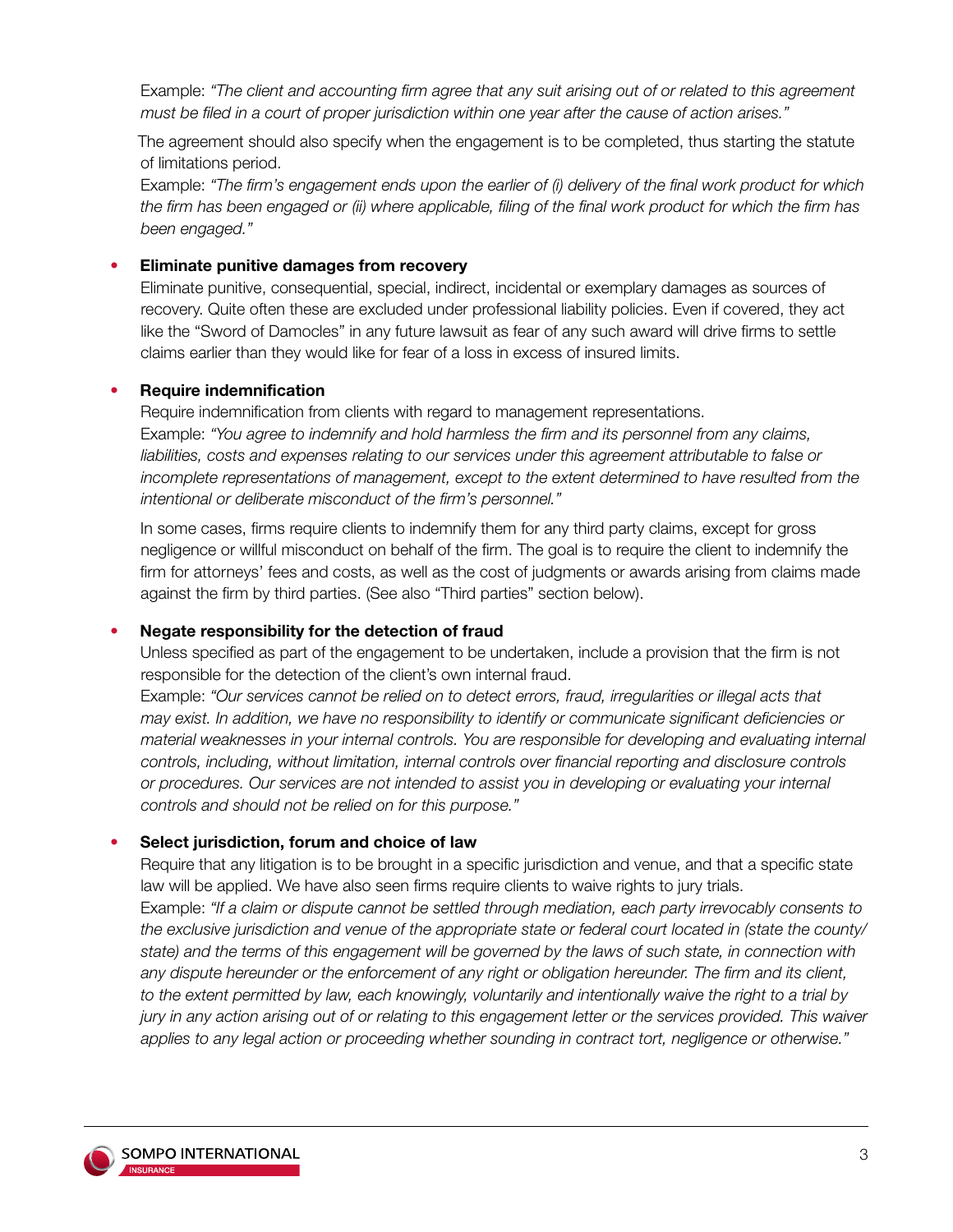Consideration to selection of venue depends on the factors which are most advantageous from a litigation viewpoint in different states. These can include statute of limitations, convenience and the prominence of the firm in the community. Firms may also wish to consider a provision that states that if the client is unsuccessful in any claim brought against the firm, then the client will reimburse the firm for its costs to defend the claim. Such a provision may help deter a client from bringing a claim without foundation. Note also that while most insurance policies provide full worldwide cover, there are some policies that restrict cover to suits brought in the U.S., its territories, and Canada, thus excluding cover for claims outside of these jurisdictions.

#### • **Include option of mediation or arbitration**

Consider whether, in place of litigation, at the option of the firm, mediation or arbitration may be offered for any client disputes, especially when the dispute involves fees. We have highlighted "option," which means the firm can decide based on the facts involved whether mediation or arbitration is to their advantage.

**Mediation** is the cheapest form of dispute resolution and offers both sides an independent ombudsman trying to bring both sides together to resolve the dispute, normally based on the position papers submitted by both sides. The process should be non-binding and confidential. Often courts require parties to go through this before proceeding with a court case. There are some downsides to mediation, including starting the process too early if the firm is not fully prepared, an inexperienced mediator who cannot appreciate the firm's position, and the positions of both sides becoming entrenched or widened, unless handled carefully by the mediator.

A more debatable issue is whether to select arbitration in place of litigation. Advantages to **arbitration** include:

- Preserves confidentiality normally this avoids adverse publicity;
- Normally achieves resolution faster than litigation;
- Avoids "hellhole" legal jurisdictions and unpredictable juries;
- Avoids awards of punitive damages;
- Some plaintiffs or their attorneys do not like arbitration so it may act as a deterrent to a claim; and
- Doesn't establish legal precedents.

**Litigation** is still preferred by many firms over arbitration for various reasons, including:

- A court permits summary judgment and, while arbitrators can also so rule, they rarely do. Bear in mind, arbitrators are paid hourly and there is no financial incentive for them to settle early;
- Arbitration is not binding on third parties and firms could face increased costs if they arbitrate with the client but are separately sued by a third party. They would not be able to consolidate both actions;
- Arbitrators are reluctant to find for one side completely and often "split the baby";
- In litigation, firms have the right to appeal which normally does not happen with arbitration; and
- Arbitrators may limit the scope of discovery that may be essential in large cases.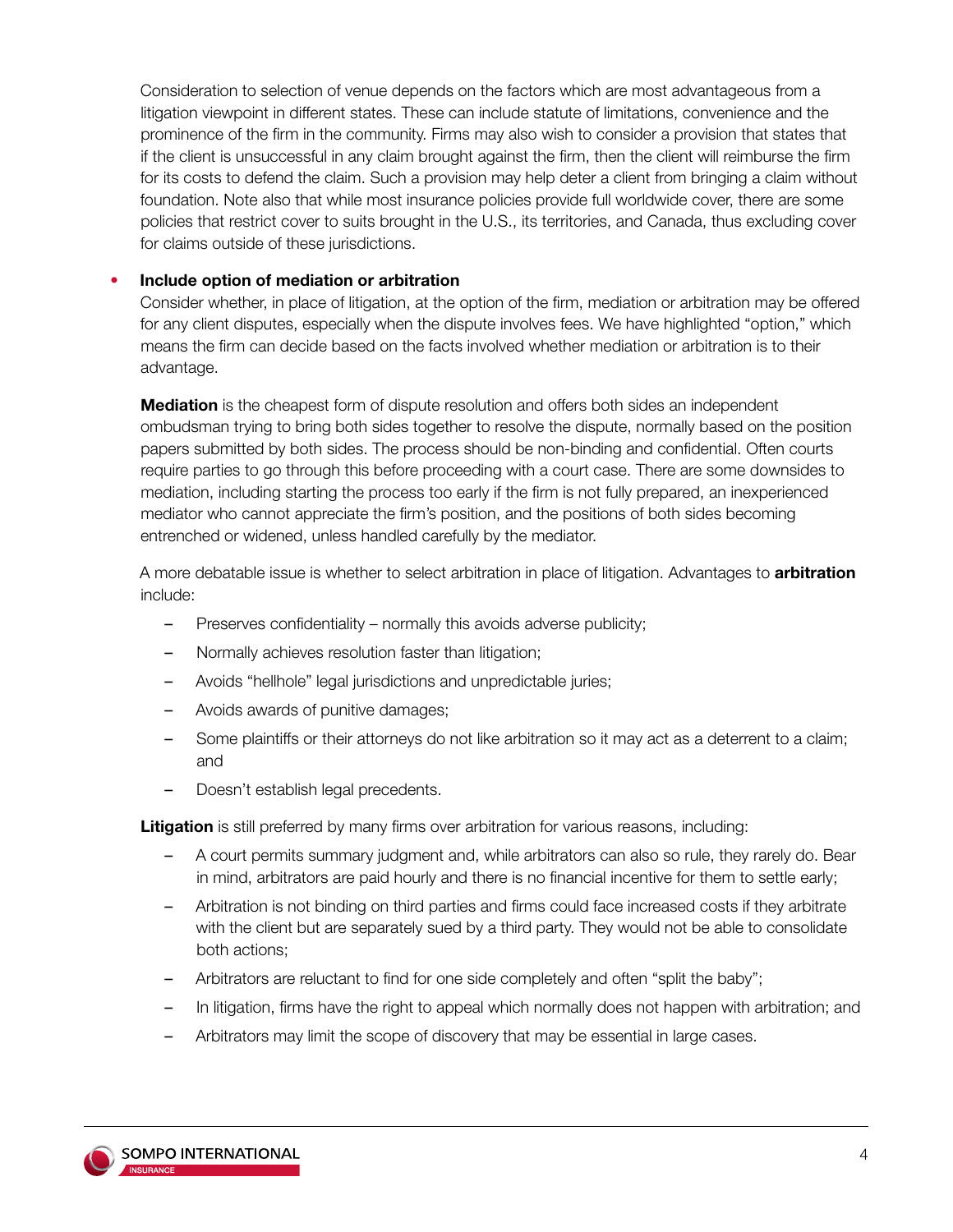Firms that prefer the litigation route often require clients to also waive their right to jury trial. When considering arbitration, firms need to decide how many arbitrators they may want to use, what qualifications they should have, when and where such services are provided, which rules will govern, whether the results will be final and dispositive, what level of discovery is permitted, and who pays the costs.

#### • **Prohibit assignment of claims to third parties**

Require that clients cannot assign claims to third parties. Indeed, some engagement letters go further to state any work cannot be provided to third parties without approval of the firm and/or that the firms name may not be used without authorization.

Example: *"This engagement is being undertaken solely for the client's benefit, and the parties do not intend to provide contractual rights to any other person."*

#### • **Require clients to pay the cost of subpoenas**

Require clients to pay the costs of responding to any subpoenas addressed to the firm. Example: *"The client agrees to pay the firm any expense, including compensation for time and reimbursement of costs and fees, incurred in complying with or responding to any request (by subpoena or otherwise) for testimony, documents, or other information concerning the client by any governmental agency or investigative body or by a party in any litigation or dispute other than litigation or disputes by the client against the firm. This paragraph will survive termination of this engagement."*

#### • **Remove ability to sue individual partners and employees**

State that any claims can only be made against the firm and not against any individual partner or employee. In some cases, firms have also added a provision which states the restriction in liability by being a member of an LLP.

Example: *"The partners in a registered limited liability partnership do not have individual civil liability, directly or indirectly, including by way of indemnification, contribution, assessment or otherwise, for any*  debts, obligations or liabilities of or chargeable to the registered limited liability partnership or each other, *whether arising in tort, contract or otherwise."* 

#### • **Indemnify with respect to email usage**

Include an indemnification provision with respect to email usage.

Example: *"You agree that the firm shall have no liability for any loss or damage to any person or entity resulting from the use of email transmissions, including any consequential, incidental, direct, indirect or special damages, such as loss of revenues or anticipated profits, or disclosure or communication of confidential or propriety information or missed deadlines."*

#### • **Discourage acting as a trustee**

Discourage the firm's partners from acting as a trustee, particularly where they intend to provide accounting services. At one point, it was common practice to act as a trustee to strengthen the client relationship, whereas now it may be detrimental as some clients feel that the trustee may have a conflict of interest if the firm's accounting services are used.

If a partner wants to act as a trustee there are a number of issues that firms should consider. These issues include:

– Why does the client want their services? If it's simply for their accounting expertise, then it's better for the firm to be hired (and probably more remunerative).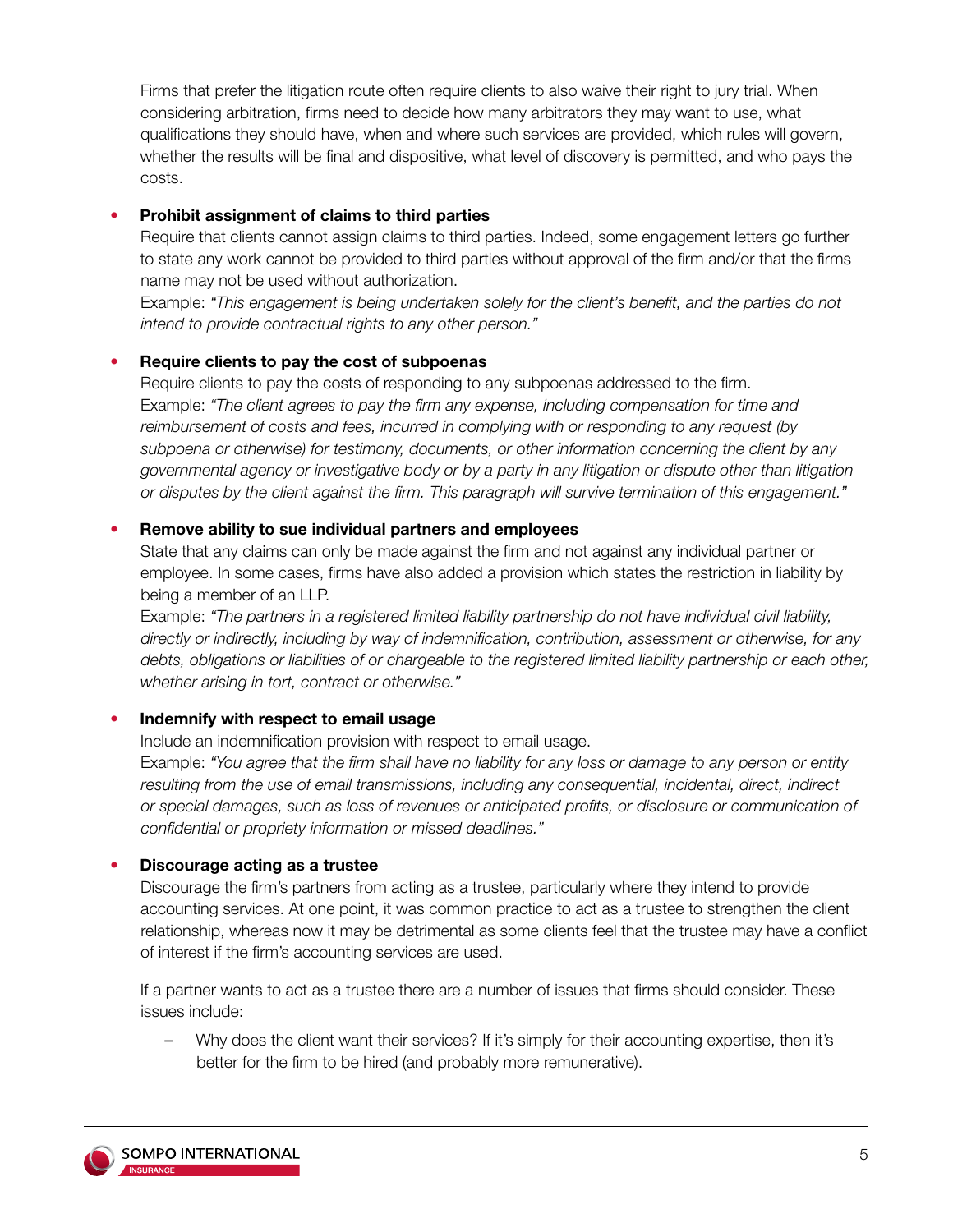- What skill set does the partner have to perform this function, which may involve matters such as the sale and disposal of assets and investment advice? If the partner serves in this capacity the firm should consider whether they should also provide accounting services to the client.
- Does the fee from such services inure to the firm, which could increase the firm's liability?
- Does the firm require the client to indemnify the firm and its partner for claims arising out of this activity?
- Does the trustee carry errors and omissions insurance for the partner as well as other trustees?
- Does the firm's accountants' professional liability policy insure them for these activities? Sometimes trustee capacities are not covered or there are some restrictions, such as for claims arising from investment advisory work.
- Are corporate co-trustees appointed, such as a bank, to handle some of the activities?

#### **II. Disclaimers**

Another way to limit liability is in the attestation opinion provided, which is important when clients or third parties state they relied on such statements when bringing a claim.

Consider the following language from *Piedmont Family Office Fund L.P. v. Habif, Arogeti & Wynne; Robert Duncan, Civil Action number 2010 CV 183089,* a case adjudicated in Georgia, which destroyed a claim of reliance, as plaintiffs could not claim they reasonably relied on the firm's compilation work, given the explicit language in the disclaimer:

*"We have not audited or reviewed the accompanying financial settlements and, accordingly do not express an opinion or any form of assurance on them. Management has elected to omit substantially all of the disclosures ordinarily included in financial statements. If the omitted disclosures were included in the financial statements, they might influence the user's conclusions. Accordingly these financial statements are not designed for those who are not informed about such matters."*

## **III. Enforceability**

Most courts will hold that if an agreement is unambiguous, it will be enforced as written as long as it is not against public policy. Of course, each state may have their own position on what is against public policy and, as stated above at the outset of this paper, advice of experienced local counsel is urged.

It certainly helps enforceability if: (1) the client signs the engagement agreement clearly showing they understood and agreed the limitations; (2) such provisions exclude fraud or willful misconduct on behalf of the firm; (3) the client has the opportunity to discuss any restrictions with their lawyers; and (4) the firm does nothing to prevent the client from filing any action on a timely basis. Clients have the choice of many accounting firms, they can review any agreement before signing and secure advice from their counsel if they choose.

There are several cases where engagement letter provisions similar to those discussed in the prior section have been upheld:

• *TSG Water Resources, Inc. v. D'Alba & Donovan Certified Public Accountants, 366 F. Supp. 2d 1212 (S. D. Ga.2004).*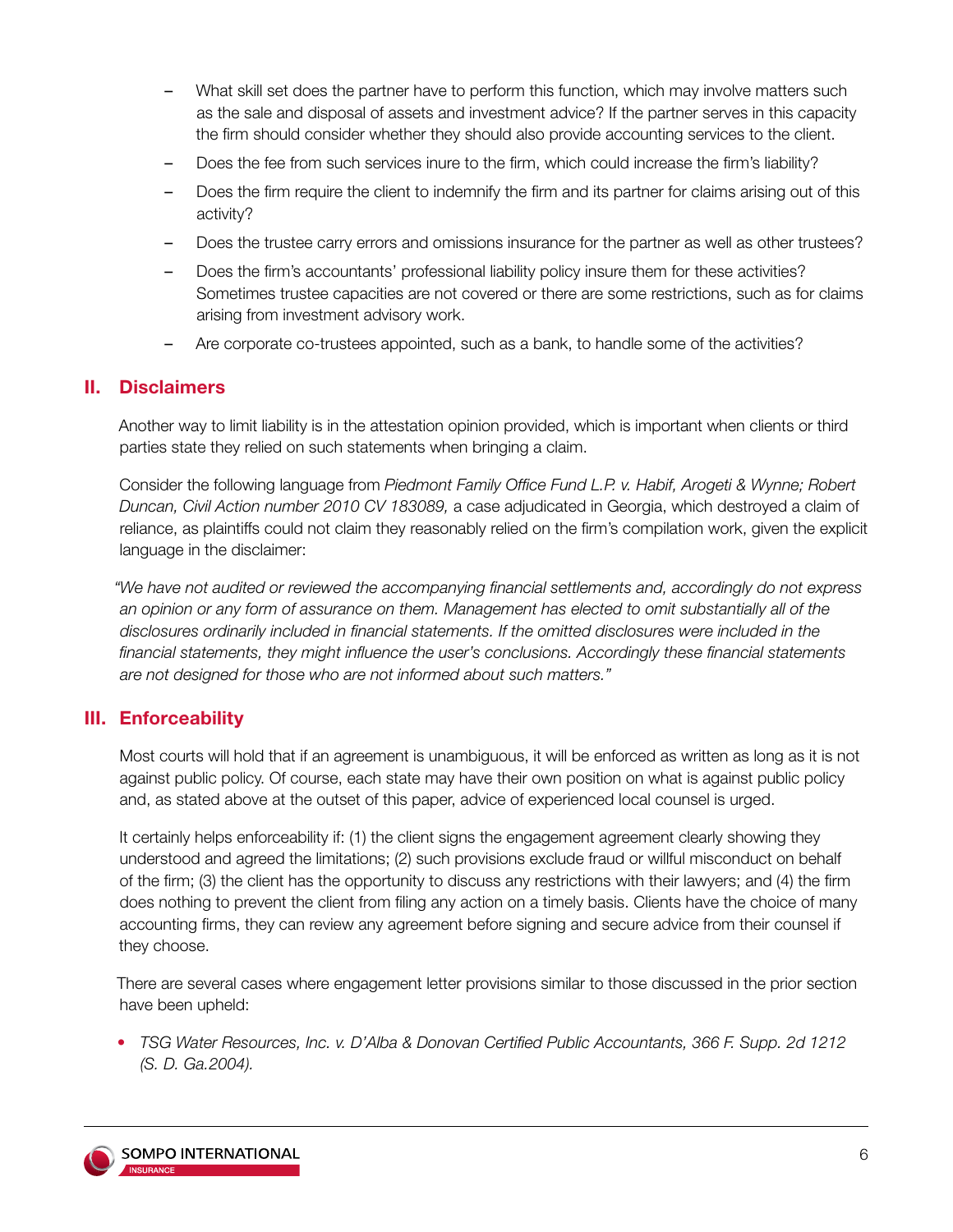The court held that the engagement letter states that the client's audits were not "planned or conducted in contemplation of reliance by any third party with respect to any specific transaction." In addition, the engagement letter contained an indemnity clause and an exculpatory clause, which stated: "in no event shall the firm be liable to the client, whether a claim be in tort, contract and otherwise, for any consequential, indirect, lost profit or similar damages relating to the firms services provided under the engagement letter, except to the extent finally determined to have resulted from the willful misconduct or fraudulent behavior of the firm relating to such service."

In this case an audit firm from New York was sued in Savannah, Georgia and the case went to jury. The damage limitation language was enforced by the judge. It was argued that in Georgia there is no case holding that an exculpatory clause in an engagement letter from an accounting firm is violation of public policy. Another interesting comment made in the decision is that even if, as a general rule, exculpatory language eliminating the duty of care for accountants was unenforceable, as a matter of public policy, the above language would still be enforceable. This is because the above language does not eliminate the duty of care, or preclude legal action entirely; it simply limits the type of damage that may be sought.

• *Creative Playthings Franchising, Corp v. James A. Reiser, Jr., 463 Mass.758 (2012)* 

This case was brought in Massachusetts where normally a 6 year statute of limitations was the standard, but the court held that shortening the period was allowable in certain circumstances.

• *Aaron v. Deloitte Tax LLP,* Docket No. 653203/2015

This case involved a claim made against a large accounting firm in New York, where an engagement letter signed by the client specified that no action related to the engagement could be brought more than one year after the cause of action accrued. The court dismissed the lawsuit holding that it is well settled in New York that parties can contractually shorten the applicable period of limitations. It was noted that an equitable estoppel argument failed as there was no fraud on behalf of the accounting firm to have the client refrain from filing a timely action.

## **IV. Exceptions to Limitations of Liability**

While limitation of liability clauses generally can be used, there are exceptions where prohibited by applicable law, regulation, or ethics rules. The SEC, federal banking regulators and many state insurance departments prohibit indemnification or limitation of liability arrangements. According to the AICPA Ethics interpretation 501-8, use of indemnification and liability limitation clauses that disregard the rules and requirements of regulators would be considered an ethics violation.

In addition, there are several situations where professional services firms should resist agreeing to limitation of liability requests.

## • **Clients Requiring Accounting Firms to Indemnify Them**

We have seen clients, typically a governmental entity, request professional service firms to indemnify them for claims against the client caused by the firm. These should be resisted as (1) they increase liability; (2) such liabilities may not be covered under the accountants professional liability policy due to exclusions such as for contractual liability, punitive damages etc.; (3) even if the firm is only partially responsible they may have to indemnify the client for 100% of the claim; (4) they may waive the statute of limitations defense completely; and (5) the indemnity may apply not only to the client but